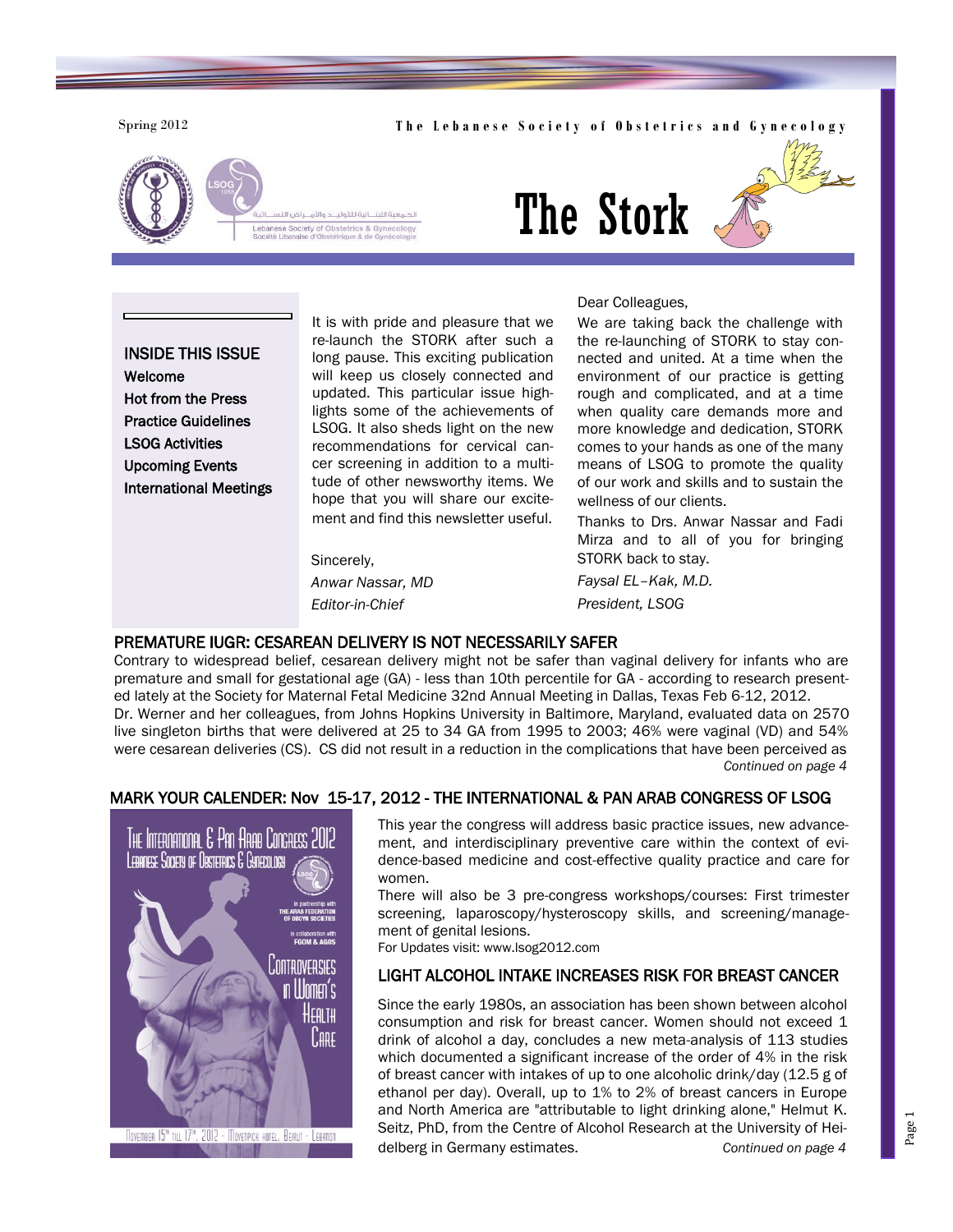#### Updated Guidelines Released for Cervical Cancer Screening

March 14, 2012 — American Cancer Society, American Society for colposcopy and Cervical Pathology & American Society for Clinical Pathology

These guidelines are for general screening, and do not address highrisk populations. These include women with a history of cervical cancer, exposure to diethylstilbestrol in utero, or immunocompromised women. 1. *What is the optimal age to begin screening?* 

Cervical cancer screening should begin at 21 years of age, regardless of sexual activity or other risk factors. The rationale for this recommendation is that cervical cancer is rare in adolescents and young women, and might not be prevented with cytology screening.

2. *How frequently should we screen between 21 to 29 years of age?* Screening with cytology is recommended every 3 years for this age group. This interval provides the "best balance of benefits and harms." HPV testing should not be used as a standalone test or a co-test with cytology in this age group because of the high prevalence of HPV infection in young women.

3. *Any changes in screening between 30 to 65 years of age ?*

These women should be screened with cytology alone every 3 years or cytology and HPV testing every 5 years (preferred). Co-testing at 5-year intervals provides a cancer risk similar to that of cytology alone at 3 year intervals.

4. *Is it an option to screen with HPV testing alone?*

In most clinical settings, this is not recommended. Although HPV testing is promising, there is a lack of a well-defined management strategy for positive tests that prevents their practical implementation at this time. 5. *Should we continue screening women older than 65 years ?*

Cervical cancer screening can be stopped after this age with adequate negative previous screening if there is no history of cervical intraepithelial neoplasia (CIN grade 2 or higher) in the past 20 years. Once screening is discontinued, it should not be resumed for any reason. The rationale for this recommendation is that the prevalence of advanced lesions or cervical cancer is rare in women who have been adequately screened.

6. *How to screen women with no history of CIN2 after hysterectomy ?* Women of any age who have had a hysterectomy and their cervix removed should not be screened for vaginal cancer, and evidence of adequate negative previous screening is not required. The rationale is that vaginal cancer is uncommon, and abnormal vaginal cytology is rarely of clinical importance.

7. *Should we continue screening women who received HPV vaccine?*  The same screening recommendations apply to women who have and who have not received an HPV vaccination. The guidelines point out that the current vaccines do not cover all carcinogenic HPV types, and because recommendations include vaccinating women up to 26 years of age, many will receive the vaccine after they have already been exposed to HPV.

#### ASK THE EXPERT

STORK approached Dr. Muhieddine Seoud, a Gynecologic Oncologist at the American University of Beirut Medical Center, to give his opinion on how these guidelines fit into the Lebanese context. Dr. Seoud believes that these guidelines "are important but need to be modified to better suit our population with its peculiar but changing sexual behavior." Regarding the age at initiating screening, Dr. Seoud believes that "a significant portion of our 21 year old women may still be sexually inactive and/or not married; therefore, it is probably better to stick to the prior USPSTF and ACOG recommendations of starting screening after 3 years of sexual activity and not before 21 years of age." According to him, the rest of the recommendations are applicable to our population.

# REPRODUCTIVE TECHNOLOGIES: DO THEY INCREASE THE RISK OF BIRH DE-FECTS?

May 5,  $2012 -$  The extent to which birth defects after infertility treatment may be explained by underlying parental factors is uncertain. In a study published in NEJM, Davies et al from Australia, compared risks of birth defects among pregnancies in women who received treatment with assisted reproductive technology (ART), spontaneous pregnancies in women who had a previous birth with assisted conception, pregnancies in women with a record of infertility but no treatment with assisted reproductive technology, and pregnancies in women with no record of infertility. They reviewed a total of 308,974 births.

There was an increased risk of birth defects associated with IVF; however, this was no longer significant after adjustment for parental factors. On the other hand, the risk of birth defects associated with ICSI remained increased after multivariate adjustment. A history of infertility, either with or without assisted conception, was also significantly associated with birth defects. The findings of this study, the largest to address this issue, can be used for counseling women seeking ART.

# ELECTIVE LABOR INDUCTION AT TERM MAY REDUCE PERINATAL DEATH

May 10, 2012 — Induction of labor is frequently performed for pregnancies at 41 weeks' gestation to reduce perinatal mortality. This is the first large study to examine the risks and benefits of induction at term on newborn deaths. Using Scottish birth and death records, Stock et al analyzed data for more than 1.2 million women with single pregnancies who gave birth after 37 weeks' gestation between 1981 and 2007 in an article published in BMJ.

At 40 weeks' gestation, deaths occurred in 0.08% in the induction group (n=44,764) compared with 0.18% in the expectant management group (n=350,643) (adjusted odds ratio, 0.39; 99% confidence interval [CI], 0.24 - 0.63). The authors estimate that for every 1040 elective inductions at 40 weeks, 1 newborn death may be prevented. However, this would result in 7 more admissions to a special care baby unit.

Thus, compared with expectant management, elective labor induction at term can reduce perinatal mortality in developed countries. This benefit occurs without increasing the risk for operative delivery but at the expense of an increased risk for admission into the special care baby unit.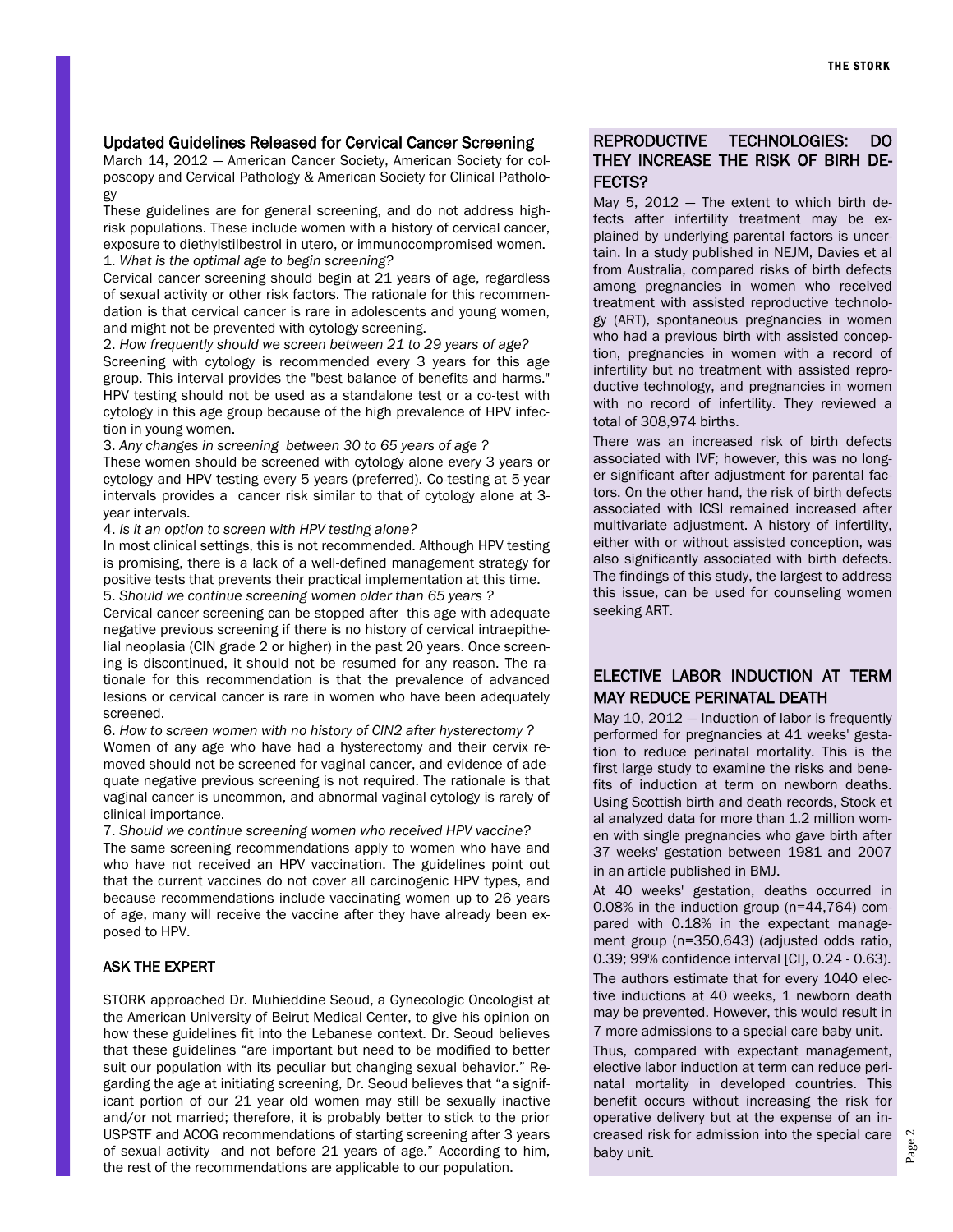### UPCOMING LSOG ACTIVITIES

May 25: Key Opinion Leader—Beirut May 29: Luteal Phase Support—Beirut June 8: Updates OCP—Beqaa June 13 : 3 Topics in Gynecology—Beqaa June 29: Nabatieh June 30: Keserwan For updates visit LSOG website: www.LSOG.org.lb

# LSOG "PRACTICE AND COMMUNITY ACTIVITIES"

LSOG General Assembly

Launching of the results of the Pap smear campaign (June) Distribution of the STANDARDIZED Antenatal Record for pregnancy care in Lebanon (July)

LSOG Retreat to assess LSOG performance and set a 5-year vision plan

# LSOG INITIATIVES

The LSOG board, and in collaboration with colleagues from academic institutions and teaching hospitals have launched few national initiatives aiming to promote women"s health and well-being in Lebanon, as well as engage LSOG members more and more in evidence-based clinical practice.

National Pap Smear Campaign: This campaign was conducted in collaboration with the Ministry of Public Health (MOPH), "Think Again" campaign, the UNFPA and the "National Committee of Cervical Cancer Prevention" from between March 19 - April 19, 2012. The campaign involved more than a 100 colleagues, hundreds of public and NGO health centers and hospitals. Field and hotline reports revealed a significant interest of the community and a significant uptake of Pap smear (> 20,000). An official document will be released on this campaign.

IVF Regulatory Guidelines: Assisted reproduction treatment is facing many challenges and problems worldwide, including Lebanon. LSOG has held Reproductive Endocrinology and Infertility expert meetings to set IVF regulatory documents for standards of practice that will ensure safety of the patients within the ethical and scientifically sound context of practice. The regulatory guideline will be implemented under the law which is being discussed in the Parliament. Expected finalization is end of May 2012.

Non-invasive aneuploidy screen: An expert group has convened under the umbrella of LSOG to establish practice guidelines for "non-invasive aneuploidy screen." Considerations related to pregnancy care, screening procedures, cost, and expected maternal and fetal well-being were essential principles in formulating the document, which is expected to be finalized by June 2012.

#### No one should die from cervical cancer: Lebanese expert

(The Daily Star Feb 2, 2012 http://www.dailystar.com.lb)

January marked cervical cancer awareness month, during which LSOG conducted special events, media appearances and workshops to educate physicians and the public about the risks of cervical cancer and, more importantly, the vaccines available to prevent this disease. "According to some reports, every hour there is one woman dying from cervical cancer in the MENA region. Globally, every one minute a woman is diagnosed with cervical cancer", says Dr. Faysal El-Kak, President of the Lebanese Society for Obstetrics and Gynecology. Dr. El-Kak insisted that "this is the most preventable disease and that "no one should die from cervical cancer." Cervical cancer is caused by the Human Papillomavirus (HPV) which is the most common sexually transmitted infection in both men and women. Regular Pap smear are warranted as a screening tool for cervical cancer, yet, in Lebanon, only 10 percent of women undergo a Pap smear, which is significantly low. To emphasize the importance of this test, Dr. El-Kak explains that, "if you have precancerous cells today, it might take up to 15 years before it develops into cancer. Another point that was emphasized during this campaign is the role of HPV vaccination, which is available in 2 forms, available to girls aged 11 to 26. Only 5 percent of Lebanese women have received this vaccine. LSOG subsequently conducted regular trainings and seminars. The organization held five such workshops coming up in February and March in the lead up to a "Pap smear national campaign," which was launched on March 8 to coincide with the U.N. International Women"s Day.

#### Trisomy 21 screening utilizing cell-free fetal DNA from maternal blood becomes commercially available

MaterniT21(tm) was recently launched in the United States as a blood test for trisomy 21. This test, which is currently marketed for women with singleton gestations at >10 weeks at high risk for Down syndrome, utilizes cell-free fetal DNA in maternal circulation. The results become available in about 10 days. The International Society for Prenatal Diagnosis (ISPD) issued a rapid response position statement supporting the use of this test as an advanced screening test or women with singleton pregnancies considered at high risk for trisomy 21. The ISPD recommends that positive results be confirmed by invasive testing.

The test was validated in a multicenter study of high risk singleton pregnancies, defined as the presence of advanced maternal age, an ultrasound finding suggestive of aneuploidy, positive serum screening or a personal or family history of Down syndrome. In the validation study, the performance characteristics of the MaterniT21(tm) test included sensitivity 98.6%, specificity 99.8%, false negative rate of 1.4% and false positive rate of 0.2%. Testing was technically successful in 99.2% of the samples. The test has not been validated in low risk women, multiple gestations, or in pregnancies with trisomy 21 mosaicism, yet studies are underway to validate use in low-risk pregnancies.